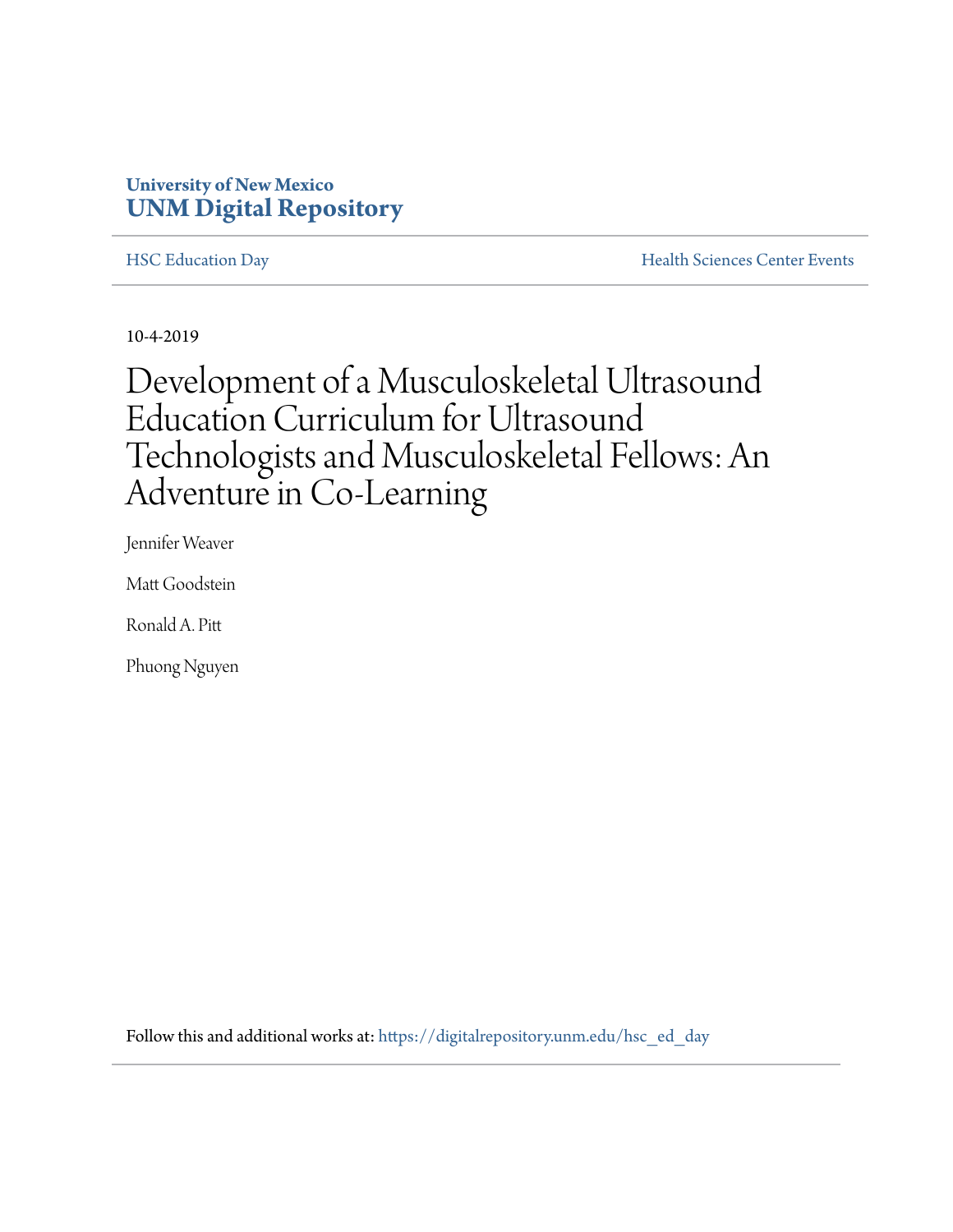

## **Development of a Musculoskeletal Ultrasound Education Curriculum for Ultrasound Technologists and Musculoskeletal Fellows: An Adventure in Co-Learning**

Jennifer Weaver, MD, Matt Goodstein, DO, Ronald A. Pitt, MD, and Phuong Nguyen, BBA, RDMS, Radiology

Musculoskeletal ultrasound is highly operator dependent. Appropriate training is essential to provide high quality imaging to patients. We developed a combined musculoskeletal ultrasound curriculum for our musculoskeletal imaging fellows and our ultrasound technologists to help provide this training. This combined curriculum allows fellows to teach technologists about anatomy and pathology, and the technologists to instruct the fellows on sonographic technique. After viewing our poster exhibit, the learner should: 1.Understand the benefits of co-learning between musculoskeletal imaging fellows and ultrasound technologists 2.Be able to identify key components of a musculoskeletal ultrasound curriculum for both ultrasound technologists and musculoskeletal imaging fellows 3.Understand how we implemented this curriculum in our department through learning sessions. We will review the learning needs of ultrasound technologists as well as those of the musculoskeletal fellows. The curriculum consists of both a didactic component and a hands on component, covering several joints. The learners are given directed readings. During the lecture portion of the curriculum, anatomy, sonographic anatomy, sonographic pathology, and scan technique are reviewed. During the hands on portion of the curriculum, the faculty member first demonstrates the sonographic technique for the particular joint. Next, the faculty facilitates practice scanning between the ultrasound technologists and the musculoskeletal imaging fellows, who work together to provide education to each other based on their skill sets. Methods of assessment will be discussed. We will discuss how we implemented our multiple monthly learning sessions. We will include survey feedback from ultrasound technologists,